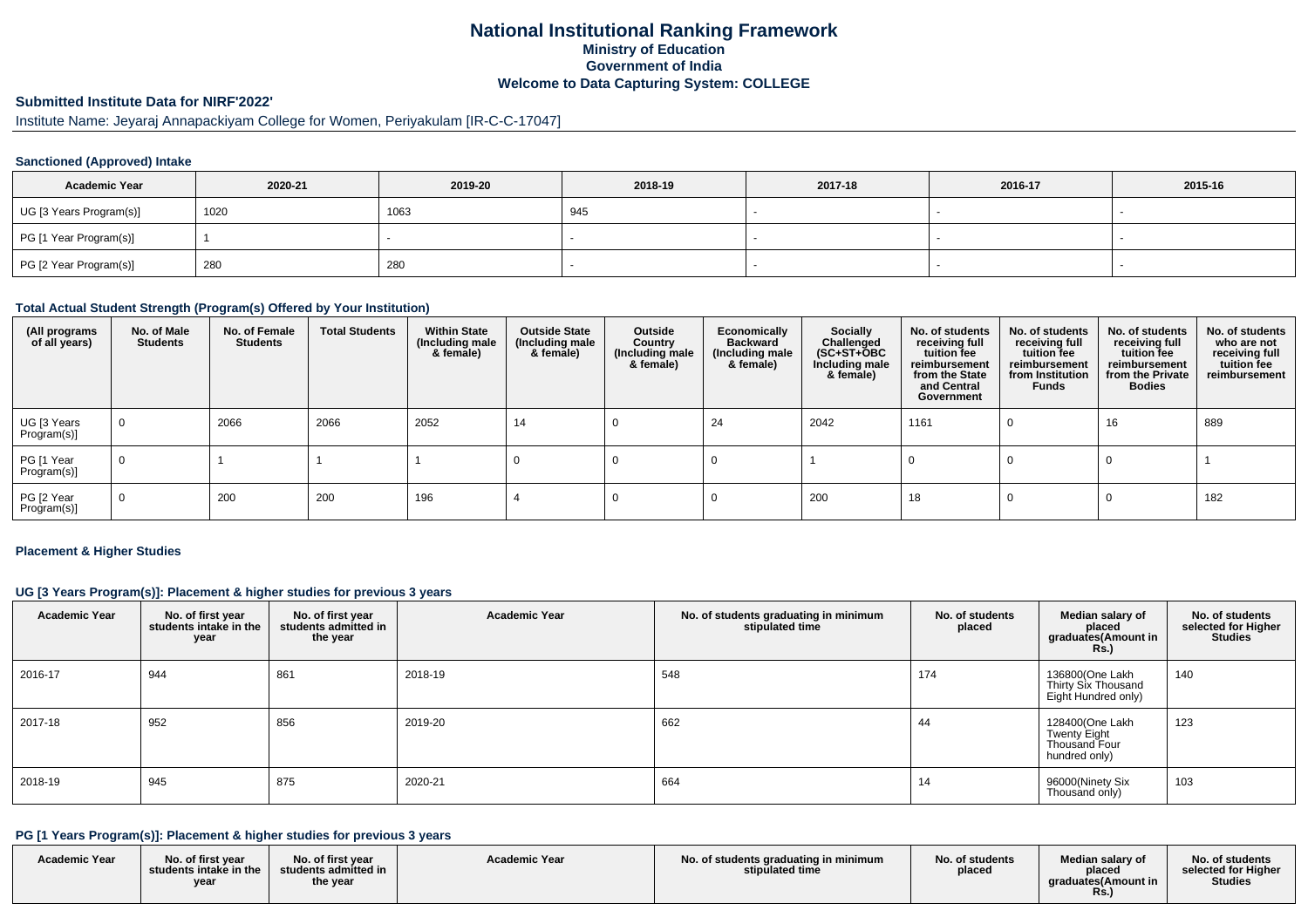| 2018-19 | 22 | __ | 2018-19 | $\Omega$ | 19 | 108000(One Lakh<br>Eight Thousand only)  | - 0 |
|---------|----|----|---------|----------|----|------------------------------------------|-----|
| 2019-20 | 37 | ∠∪ | 2019-20 | 19       |    | 108000(One Lakh<br>Eighty Thousand only) | - 0 |
| 2020-21 |    |    | 2020-21 |          |    | 0(Zero)                                  |     |

# **PG [2 Years Program(s)]: Placement & higher studies for previous 3 years**

| <b>Academic Year</b> | No. of first year<br>students intake in the<br>year | No. of first year<br>students admitted in<br>the year | <b>Academic Year</b> | No. of students graduating in minimum<br>stipulated time | No. of students<br>placed | Median salary of<br>placed<br>graduates(Amount in<br><b>Rs.</b> ) | No. of students<br>selected for Higher<br><b>Studies</b> |
|----------------------|-----------------------------------------------------|-------------------------------------------------------|----------------------|----------------------------------------------------------|---------------------------|-------------------------------------------------------------------|----------------------------------------------------------|
| 2017-18              | 292                                                 | 163                                                   | 2018-19              | 154                                                      | 29                        | 120000(One Lakh<br>Twenty Thousand<br>only)                       | 13                                                       |
| 2018-19              | 283                                                 | 163                                                   | 2019-20              | 141                                                      | 21                        | 96000(Ninety Six<br>Thousand only)                                | - U                                                      |
| 2019-20              | 280                                                 | 107                                                   | 2020-21              | 98                                                       |                           | 114000(One Lakh and<br>Fourteen Thousand<br>only)                 |                                                          |

### **Financial Resources: Utilised Amount for the Capital expenditure for previous 3 years**

| <b>Academic Year</b>                                                                                 | 2020-21                                                                     | 2019-20                                                                               | 2018-19                                                                             |  |  |  |  |  |  |
|------------------------------------------------------------------------------------------------------|-----------------------------------------------------------------------------|---------------------------------------------------------------------------------------|-------------------------------------------------------------------------------------|--|--|--|--|--|--|
|                                                                                                      | <b>Utilised Amount</b>                                                      | <b>Utilised Amount</b>                                                                | <b>Utilised Amount</b>                                                              |  |  |  |  |  |  |
| Annual Capital Expenditure on Academic Activities and Resources (excluding expenditure on buildings) |                                                                             |                                                                                       |                                                                                     |  |  |  |  |  |  |
| Library                                                                                              | 159597 (One Lakh Fifty Nine Thousand Five Hundred and<br>Ninety Seven only) | 482366 (Four Lakhs Eighty Two Thousand Three Hundred and<br>Sixty Six only)           | 680892 (Six Lakhs Eighty Thousand Eight Hundred and Ninety<br>Two onlv)             |  |  |  |  |  |  |
| New Equipment for Laboratories                                                                       | 298039 (Two Lakhs Ninety Eight Thousand and Thirty Nine<br>only)            | 2866493 (Twenty Eight Lakhs Sixty Six Thousand Four<br>Hundred and Ninety Three only) | 3979662 (Thirty Nine Lakhs Seventy Nine Thousand Six<br>Hundred and Sixty Two only) |  |  |  |  |  |  |
| Other expenditure on creation of Capital Assets (excluding<br>expenditure on Land and Building)      | 265986 (Two Lakhs Sixty Five Thousand Nine Hundred and<br>Eighty Six only)  | 1816730 (Eighteen Lakhs Sixteen Thousand Seven Hundred<br>and Thirty only)            | 3204551 (Thirty Two Lakhs Four Thousand Five Hundred and<br>Fifty One only)         |  |  |  |  |  |  |

### **Financial Resources: Utilised Amount for the Operational expenditure for previous 3 years**

| <b>Academic Year</b>                                                                                                                                                                           | 2020-21                                                                                                 | 2019-20                                                                                          | 2018-19                                                                                         |  |  |  |  |  |  |
|------------------------------------------------------------------------------------------------------------------------------------------------------------------------------------------------|---------------------------------------------------------------------------------------------------------|--------------------------------------------------------------------------------------------------|-------------------------------------------------------------------------------------------------|--|--|--|--|--|--|
|                                                                                                                                                                                                | <b>Utilised Amount</b>                                                                                  | <b>Utilised Amount</b>                                                                           | <b>Utilised Amount</b>                                                                          |  |  |  |  |  |  |
| <b>Annual Operational Expenditure</b>                                                                                                                                                          |                                                                                                         |                                                                                                  |                                                                                                 |  |  |  |  |  |  |
| Salaries (Teaching and Non Teaching staff)                                                                                                                                                     | 139238781 (Thirteen Crores Ninety Two Lakhs Thirty Eight<br>Thousand Seven Hundred and Eighty One only) | 125192517 (Twelve Crores Fifty One Lakhs Ninety Two<br>Thousand Five Hundred and Seventeen only) | 132409361 (Thirteen Crores Twenty Four Lakhs Nine<br>Thousand Three Hundred and Sixty One only) |  |  |  |  |  |  |
| Maintenance of Academic Infrastructure or consumables and<br>other running expenditures(excluding maintenance of hostels<br>and allied services, rent of the building, depreciation cost, etc) | 31721693 (Three Crores Seventeen Lakhs Twenty One<br>Thousand Six Hundred and Ninety Three only )       | 7114642 (Seventy One Lakhs Fourteen Thousand Six Hundred<br>and Forty Two only)                  | 12061965 (One Crore Twenty Lakhs Sixty One Thousand Nine<br>Hundred and Sixty Five only)        |  |  |  |  |  |  |
| Seminars/Conferences/Workshops                                                                                                                                                                 | 65428 (Sixty Five Thousand Four Hundred and Twenty Eight<br>only)                                       | 458071 (Four Lakhs Fifty Eight Thousand and Seventy One<br>only)                                 | 830075 (Eight Lakhs Thirty Thousand and Seventy Five only)                                      |  |  |  |  |  |  |

#### **PCS Facilities: Facilities of physically challenged students**

| 1. Do your institution buildings have Lifts/Ramps? | Yes, more than 80% of the buildings |
|----------------------------------------------------|-------------------------------------|
|                                                    |                                     |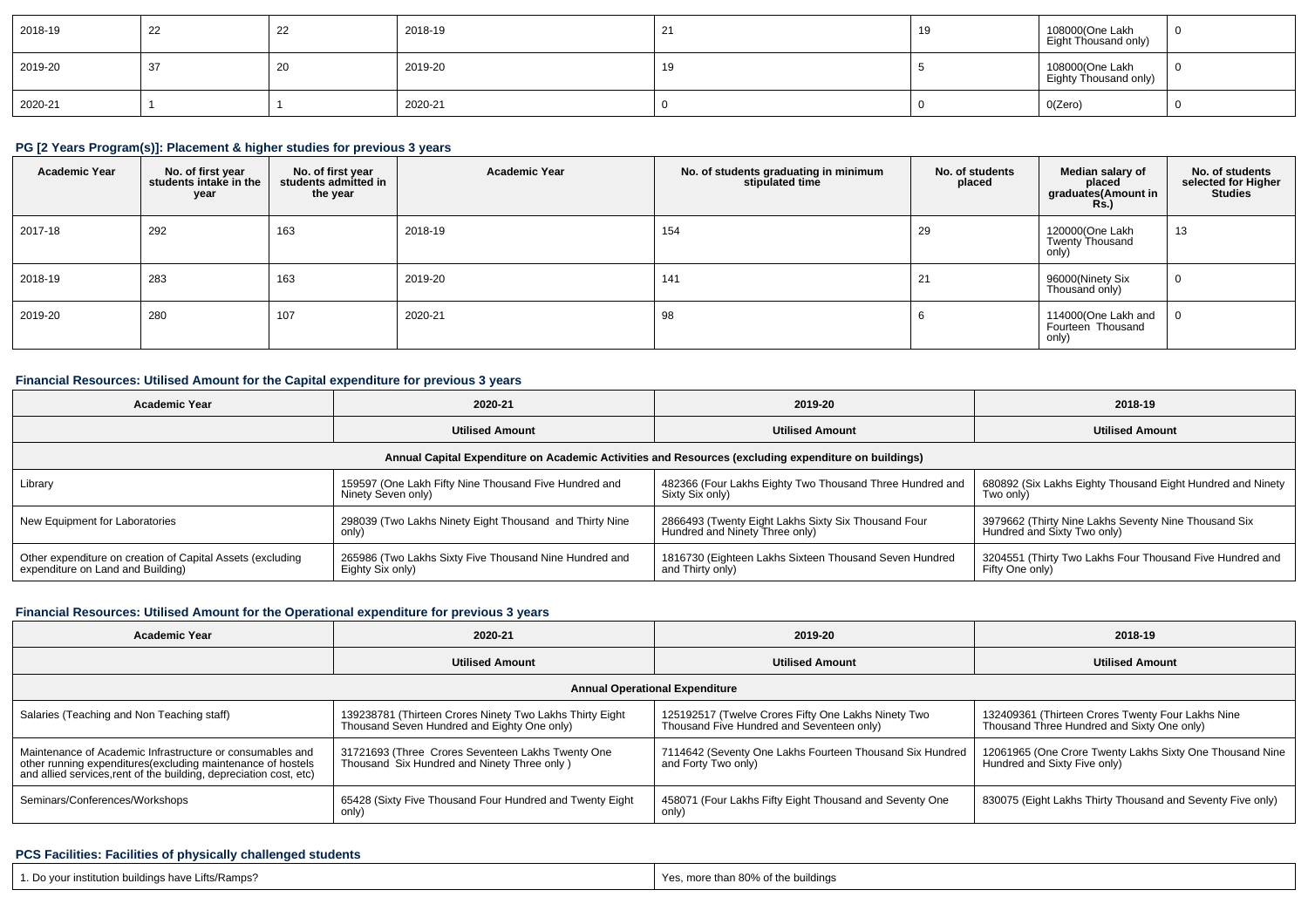| 2. Do your institution have provision for walking aids, including wheelchairs and transportation from one building to another for<br>  handicapped students? | Yes                                 |
|--------------------------------------------------------------------------------------------------------------------------------------------------------------|-------------------------------------|
| 3. Do your institution buildings have specially designed toilets for handicapped students?                                                                   | Yes, more than 80% of the buildings |

#### **Faculty Details**

| Srno            | Name                           | Age | Designation                                         | Gender | Qualification | Experience (In<br>Months) | <b>Currently working</b><br>with institution? | <b>Joining Date</b> | <b>Leaving Date</b>      | <b>Association type</b> |
|-----------------|--------------------------------|-----|-----------------------------------------------------|--------|---------------|---------------------------|-----------------------------------------------|---------------------|--------------------------|-------------------------|
| $\mathbf{1}$    | J Josephine                    | 40  | <b>Assistant Professor</b>                          | Female | Ph.D          | 49                        | Yes                                           | 14-06-2017          | Ξ.                       | Regular                 |
| $\overline{2}$  | Angeline Sorna                 | 42  | <b>Assistant Professor</b>                          | Female | <b>NET</b>    | 84                        | Yes                                           | 17-07-2014          | ц.                       | Regular                 |
| 3               | V Flora Pauline<br>Mary        | 43  | <b>Assistant Professor</b>                          | Female | Ph.D          | 165                       | Yes                                           | 03-10-2007          | $\mathbf{u}$             | Regular                 |
| $\overline{4}$  | S Rejina                       | 44  | <b>Assistant Professor</b>                          | Female | Ph.D          | 120                       | Yes                                           | 07-07-2011          | Ξ.                       | Regular                 |
| $5\phantom{.0}$ | J Delphine Prema<br>Dhanaseeli | 59  | Associate Professor                                 | Female | Ph.D          | 409                       | Yes                                           | 25-06-1987          | $\overline{\phantom{a}}$ | Regular                 |
| 6               | B Ubahara Mary                 | 49  | <b>Assistant Professor</b>                          | Female | Ph.D          | 145                       | Yes                                           | 17-06-2009          | Щ,                       | Regular                 |
| $\overline{7}$  | S Velanganni                   | 48  | <b>Assistant Professor</b>                          | Female | Ph.D          | 165                       | Yes                                           | 03-10-2007          | Щ,                       | Regular                 |
| 8               | K F Mary Latha                 | 56  | Associate Professor                                 | Female | Ph.D          | 408                       | Yes                                           | 28-07-1987          | $\mathbf{u}$             | Regular                 |
| 9               | R Mary Mathalane               | 57  | Associate Professor                                 | Female | Ph.D          | 404                       | Yes                                           | 06-11-1987          | $\mathbf{u}$             | Regular                 |
| 10              | A Jegatha Christy              | 37  | <b>Assistant Professor</b>                          | Female | Ph.D          | 85                        | Yes                                           | 18-06-2014          | $\overline{\phantom{a}}$ | Regular                 |
| 11              | C Mary Anbarasi                | 53  | Associate Professor                                 | Female | Ph.D          | 332                       | Yes                                           | 26-11-1993          | Щ,                       | Regular                 |
| 12              | C Sagaya Rani                  | 55  | Associate Professor                                 | Female | Ph.D          | 332                       | Yes                                           | 02-11-1993          | $\mathbf{u}$             | Regular                 |
| 13              | Sr S Jesurani                  | 56  | Dean / Principal /<br>Director / Vice<br>Chancellor | Female | Ph.D          | 364                       | Yes                                           | 12-03-1991          | Ξ.                       | Regular                 |
| 14              | Sr A Irudaya Lourdu<br>Gladis  | 43  | <b>Assistant Professor</b>                          | Female | Ph.D          | 73                        | Yes                                           | 18-06-2015          | $\overline{\phantom{a}}$ | Regular                 |
| 15              | K Ponmalar                     | 34  | <b>Assistant Professor</b>                          | Female | M. Phil       | 85                        | No                                            | 18-06-2014          | 31-12-2020               | Regular                 |
| 16              | V Annalakshmi                  | 35  | <b>Assistant Professor</b>                          | Female | <b>SET</b>    | 103                       | Yes                                           | 01-12-2012          | Ξ.                       | Regular                 |
| 17              | Sr R Shantha Mary<br>Joshitta  | 46  | <b>Assistant Professor</b>                          | Female | Ph.D          | 241                       | Yes                                           | 13-06-2001          | $\overline{\phantom{a}}$ | Regular                 |
| 18              | G Pushpa Rani                  | 31  | <b>Assistant Professor</b>                          | Female | <b>SET</b>    | 49                        | Yes                                           | 14-06-2017          | ц.                       | Regular                 |
| 19              | J Sharmila                     | 43  | <b>Assistant Professor</b>                          | Female | M.A           | 103                       | Yes                                           | 01-12-2012          | $\mathbf{u}$             | Regular                 |
| 20              | Sr T Johny Dathees             | 35  | <b>Assistant Professor</b>                          | Female | <b>SET</b>    | 73                        | Yes                                           | 24-06-2015          | Ξ.                       | Regular                 |
| 21              | J Jasmine Selva<br>Packiam     | 48  | <b>Assistant Professor</b>                          | Female | M. Phil       | 229                       | Yes                                           | 17-06-2002          | Ξ.                       | Regular                 |
| 22              | T Bala Pandeeswari             | 34  | <b>Assistant Professor</b>                          | Female | <b>MBA</b>    | 85                        | Yes                                           | 04-06-2014          | $\overline{\phantom{a}}$ | Regular                 |
| 23              | S Jarina Banu                  | 32  | <b>Assistant Professor</b>                          | Female | M. Phil       | 73                        | Yes                                           | 18-06-2015          | $\sim$                   | Regular                 |
| 24              | <b>B</b> Jasmine               | 35  | <b>Assistant Professor</b>                          | Female | M. Phil       | 120                       | Yes                                           | 11-07-2011          | $\mathbf{u}$             | Regular                 |
| 25              | J Preethi                      | 42  | <b>Assistant Professor</b>                          | Female | Ph.D          | 73                        | Yes                                           | 16-06-2015          |                          | Regular                 |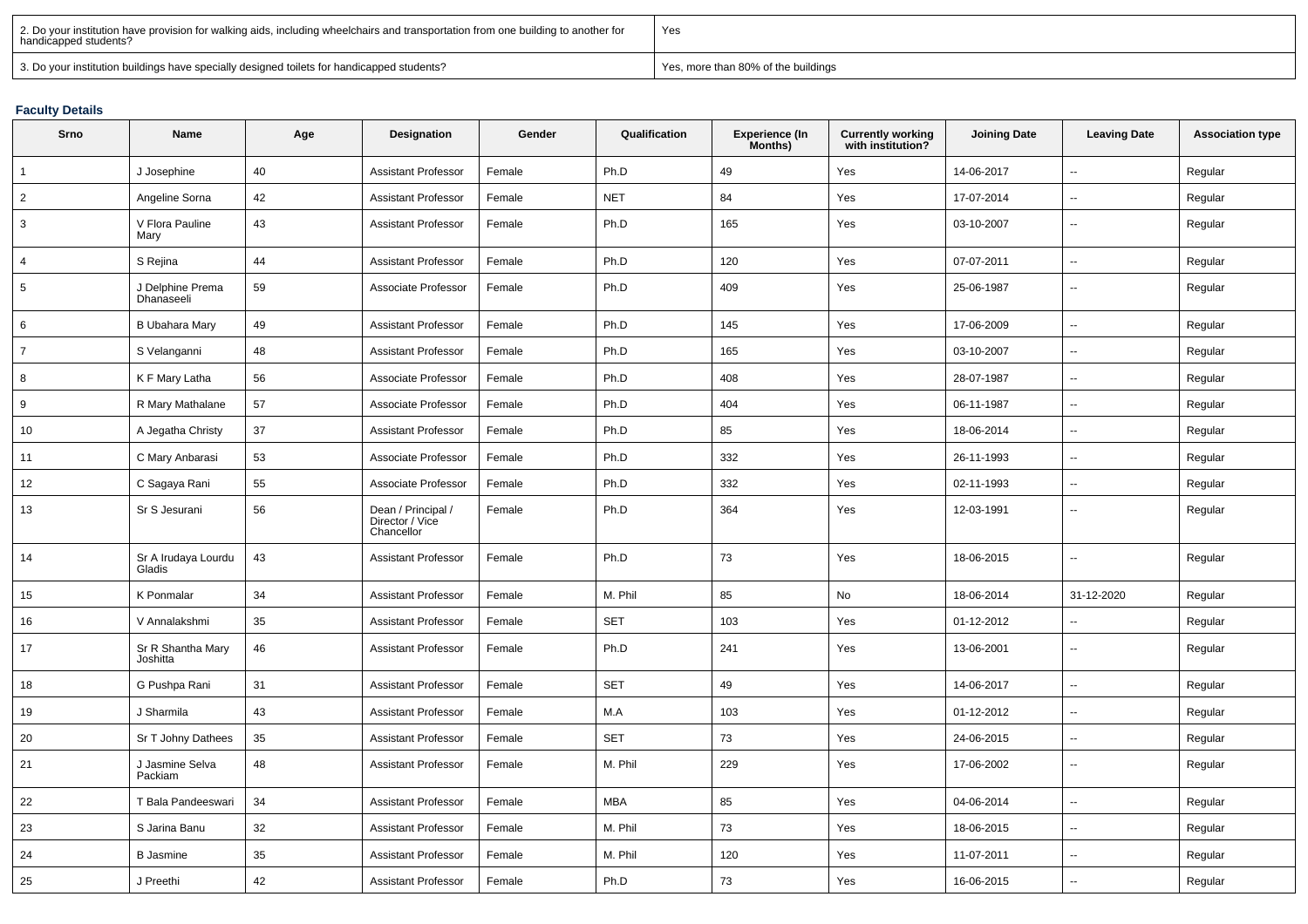| 26 | S Jansi Rani                  | 37 | <b>Assistant Professor</b> | Female | Ph.D       | 73  | Yes | 18-06-2015 | $\sim$                   | Regular |
|----|-------------------------------|----|----------------------------|--------|------------|-----|-----|------------|--------------------------|---------|
| 27 | G Francis Catherine           | 57 | <b>Assistant Professor</b> | Female | Ph.D       | 180 | Yes | 24-07-2006 | Ξ.                       | Regular |
| 28 | D Rajaseeli                   | 39 | <b>Assistant Professor</b> | Female | Ph.D       | 85  | Yes | 18-06-2014 | $\overline{\phantom{a}}$ | Regular |
| 29 | S Sahaya Mary                 | 46 | <b>Assistant Professor</b> | Female | Ph.D       | 165 | Yes | 03-10-2007 | $\overline{\phantom{a}}$ | Regular |
| 30 | T Girija Bai                  | 44 | <b>Assistant Professor</b> | Female | Ph.D       | 73  | Yes | 18-06-2015 | $\overline{a}$           | Regular |
| 31 | P K Santhi                    | 43 | <b>Assistant Professor</b> | Female | Ph.D       | 165 | Yes | 03-10-2007 | $\sim$                   | Regular |
| 32 | M Arulmozhi                   | 51 | Associate Professor        | Female | Ph.D       | 277 | Yes | 22-06-1998 | $\overline{a}$           | Regular |
| 33 | M Kalanithi                   | 53 | Associate Professor        | Female | Ph.D       | 347 | Yes | 17-08-1992 | Ξ.                       | Regular |
| 34 | S Catherine P<br>Alexander    | 52 | Associate Professor        | Female | Ph.D       | 348 | Yes | 14-07-1992 | $\overline{\phantom{a}}$ | Regular |
| 35 | L Merlin Dayana               | 36 | <b>Assistant Professor</b> | Female | Ph.D       | 85  | Yes | 30-06-2014 | Ξ.                       | Regular |
| 36 | M Sutha                       | 43 | Other                      | Female | Ph.D       | 161 | Yes | 01-02-2008 | ۰.                       | Regular |
| 37 | Sr S Iruthaya Kalai<br>Selvam | 42 | <b>Assistant Professor</b> | Female | Ph.D       | 85  | Yes | 18-06-2014 | ш.                       | Regular |
| 38 | B Amala Jasmine               | 33 | <b>Assistant Professor</b> | Female | Ph.D       | 73  | Yes | 15-06-2015 | $\overline{\phantom{a}}$ | Regular |
| 39 | M Aakina Barveen              | 34 | <b>Assistant Professor</b> | Female | Ph.D       | 120 | Yes | 01-07-2011 | $\sim$                   | Regular |
| 40 | N Lavanya Lakshmi             | 48 | <b>Assistant Professor</b> | Female | Ph.D       | 179 | Yes | 07-08-2006 | $\sim$                   | Regular |
| 41 | K Rani                        | 40 | <b>Assistant Professor</b> | Female | M. Phil    | 73  | Yes | 15-06-2015 | Ξ.                       | Regular |
| 42 | <b>B Mary Suba</b>            | 33 | <b>Assistant Professor</b> | Female | <b>SET</b> | 73  | Yes | 18-06-2015 | Ξ.                       | Regular |
| 43 | A Jancy Mary                  | 42 | <b>Assistant Professor</b> | Female | Ph.D       | 60  | Yes | 01-07-2016 | $\overline{a}$           | Regular |
| 44 | P Pushpa                      | 33 | <b>Assistant Professor</b> | Female | M. Phil    | 84  | Yes | 01-07-2014 | $\overline{\phantom{a}}$ | Regular |
| 45 | J Arul Irudaya<br>Jeyanthi    | 39 | <b>Assistant Professor</b> | Female | Ph.D       | 109 | Yes | 18-06-2012 | $\sim$                   | Regular |
| 46 | G Petricia Alphine<br>Nirmala | 53 | <b>Assistant Professor</b> | Female | Ph.D       | 165 | Yes | 03-10-2007 | Ξ.                       | Regular |
| 47 | A Jesintha Vilveena           | 53 | Associate Professor        | Female | Ph.D       | 277 | Yes | 22-06-1998 | $\sim$                   | Regular |
| 48 | M Anusha Angel                | 37 | <b>Assistant Professor</b> | Female | Ph.D       | 73  | Yes | 18-06-2015 | $\sim$                   | Regular |
| 49 | I Geetha Antoinette           | 56 | Associate Professor        | Female | Ph.D       | 345 | Yes | 14-10-1992 | $\overline{\phantom{a}}$ | Regular |
| 50 | A Clara Dhanemozhi            | 52 | Associate Professor        | Female | Ph.D       | 348 | Yes | 06-07-1992 | $\mathbf{u}$             | Regular |
| 51 | A Mary Imelda<br>Jayaseeli    | 57 | Associate Professor        | Female | Ph.D       | 396 | Yes | 01-07-1988 | Ξ.                       | Regular |
| 52 | V Shanthi                     | 59 | Associate Professor        | Female | Ph.D       | 360 | Yes | 11-07-1991 | $\sim$                   | Regular |
| 53 | V Jemima Florence<br>Borgia   | 51 | <b>Assistant Professor</b> | Female | Ph.D       | 165 | Yes | 03-10-2007 | $\sim$                   | Regular |
| 54 | N M Francis Mercy             | 56 | Associate Professor        | Female | Ph.D       | 257 | Yes | 10-02-2000 | ш.                       | Regular |
| 55 | Sr I Alphonsal                | 57 | <b>Assistant Professor</b> | Female | Ph.D       | 93  | Yes | 08-10-2013 | ш.                       | Regular |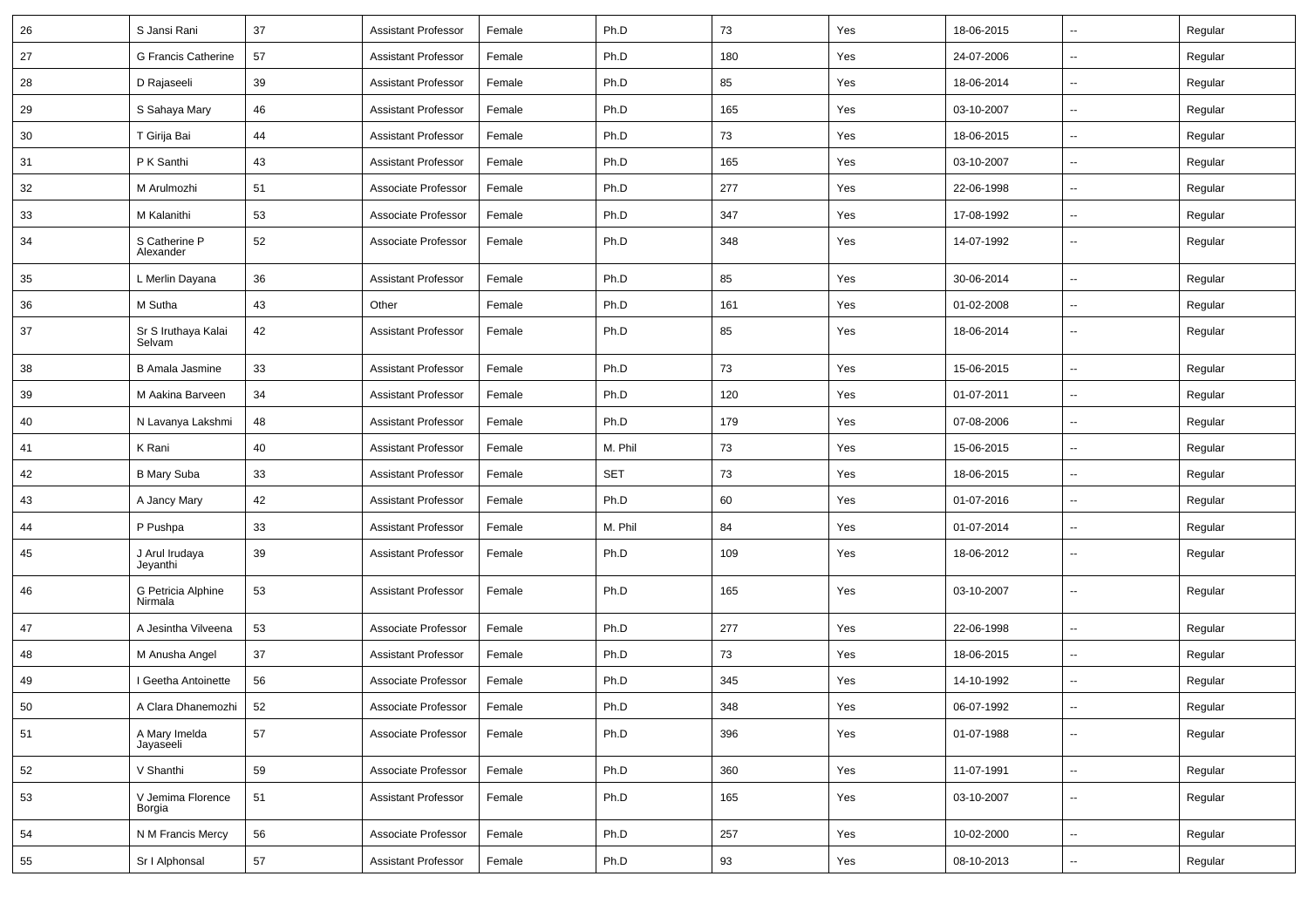| 56 | Sr R Fatima Mary<br>Sylvia  | 46     | Other                      | Female | Ph.D       | 163 | Yes | 17-12-2007 | $\overline{\phantom{a}}$ | Regular |
|----|-----------------------------|--------|----------------------------|--------|------------|-----|-----|------------|--------------------------|---------|
| 57 | S Poornalakshmi             | 30     | <b>Assistant Professor</b> | Female | M. Phil    | 85  | Yes | 18-06-2014 | $\overline{\phantom{a}}$ | Regular |
| 58 | Sr A Scarlet                | 47     | <b>Assistant Professor</b> | Female | Ph.D       | 145 | Yes | 17-06-2009 | -−                       | Regular |
| 59 | A Monika                    | 29     | <b>Assistant Professor</b> | Female | <b>NET</b> | 49  | Yes | 14-06-2017 | ⊷.                       | Regular |
| 60 | M Vimala Joice              | 40     | <b>Assistant Professor</b> | Female | <b>NET</b> | 49  | Yes | 14-06-2017 | $\overline{\phantom{a}}$ | Regular |
| 61 | M Gayathri                  | 29     | <b>Assistant Professor</b> | Female | M.Sc.      | 58  | No  | 06-09-2016 | 30-04-2020               | Regular |
| 62 | S Sahaya Leenus             | 39     | <b>Assistant Professor</b> | Female | <b>SET</b> | 61  | Yes | 16-06-2016 |                          | Regular |
| 63 | I Sindhiya Gaan             | 27     | <b>Assistant Professor</b> | Female | M. Phil    | 49  | No  | 16-06-2017 | 13-09-2021               | Regular |
| 64 | R Queen Mary                | 28     | <b>Assistant Professor</b> | Female | M. Phil    | 49  | Yes | 16-06-2017 | --                       | Regular |
| 65 | D Selvi                     | 47     | <b>Assistant Professor</b> | Female | Ph.D       | 59  | Yes | 16-06-2016 | ⊷.                       | Regular |
| 66 | S Little Flower             | 41     | <b>Assistant Professor</b> | Female | Ph.D       | 165 | Yes | 03-10-2007 | --                       | Regular |
| 67 | K Sakaya Gracy              | 44     | <b>Assistant Professor</b> | Female | Ph.D       | 73  | Yes | 18-06-2015 | --                       | Regular |
| 68 | P Floras Mary               | 57     | Associate Professor        | Female | Ph.D       | 372 | Yes | 24-07-1990 | $\overline{\phantom{a}}$ | Regular |
| 69 | A D Padmasree               | 47     | <b>Assistant Professor</b> | Female | Ph.D       | 85  | Yes | 30-06-2014 | $\overline{\phantom{a}}$ | Regular |
| 70 | S Athisaya Ponmani          | 57     | Associate Professor        | Female | Ph.D       | 348 | Yes | 13-07-1992 | -−                       | Regular |
| 71 | A Jacquiline Regina<br>Mary | 55     | Associate Professor        | Female | Ph.D       | 360 | Yes | 11-07-1991 | $\overline{\phantom{a}}$ | Regular |
| 72 | Anita Kannagi               | 57     | Associate Professor        | Female | Ph.D       | 360 | Yes | 11-07-1991 | $\overline{\phantom{a}}$ | Regular |
| 73 | M R Delphine Rose           | 55     | Associate Professor        | Female | Ph.D       | 241 | Yes | 20-06-2001 | $\overline{a}$           | Regular |
| 74 | J Mary Suganthi Bai         | 58     | Associate Professor        | Female | Ph.D       | 420 | Yes | 11-07-1986 | --                       | Regular |
| 75 | Sr B J Queensly<br>Jeyanthi | 56     | Associate Professor        | Female | Ph.D       | 349 | Yes | 24-06-1992 | $\mathbf{u}$             | Regular |
| 76 | U Anamica                   | 37     | <b>Assistant Professor</b> | Female | M. Phil    | 169 | Yes | 13-06-2007 | Ξ.                       | Regular |
| 77 | Sr S Jothi                  | 42     | <b>Assistant Professor</b> | Female | <b>MCA</b> | 109 | Yes | 13-06-2012 | $\overline{\phantom{a}}$ | Regular |
| 78 | V Anitha                    | 37     | <b>Assistant Professor</b> | Female | M. Phil    | 91  | Yes | 02-12-2013 | --                       | Regular |
| 79 | P Raja Pushpam              | 32     | <b>Assistant Professor</b> | Female | <b>SET</b> | 55  | Yes | 05-12-2016 | $\overline{a}$           | Regular |
| 80 | P Selvarani                 | 32     | <b>Assistant Professor</b> | Female | M. Phil    | 84  | Yes | 25-07-2014 |                          | Regular |
| 81 | M Mincy                     | 31     | <b>Assistant Professor</b> | Female | M. Phil    | 73  | No  | 18-06-2015 | 31-07-2020               | Regular |
| 82 | L R Charlet Sharmili        | 42     | <b>Assistant Professor</b> | Female | Ph.D       | 49  | Yes | 14-06-2017 |                          | Regular |
| 83 | A Greeni                    | 38     | <b>Assistant Professor</b> | Female | M. Phil    | 61  | No  | 16-06-2016 | 31-07-2021               | Regular |
| 84 | D Abinaya                   | 27     | Assistant Professor        | Female | SET        | 49  | Yes | 14-06-2017 | $\overline{\phantom{a}}$ | Regular |
| 85 | G Saradha                   | 27     | <b>Assistant Professor</b> | Female | M.A        | 66  | No  | 01-07-2016 | 16-12-2020               | Regular |
| 86 | A Anitha Mary               | $28\,$ | <b>Assistant Professor</b> | Female | M. Phil    | 61  | Yes | 13-06-2016 |                          | Regular |
| 87 | S Devashanthi               | 35     | <b>Assistant Professor</b> | Female | M. Phil    | 48  | Yes | 06-07-2017 | $\overline{\phantom{a}}$ | Regular |